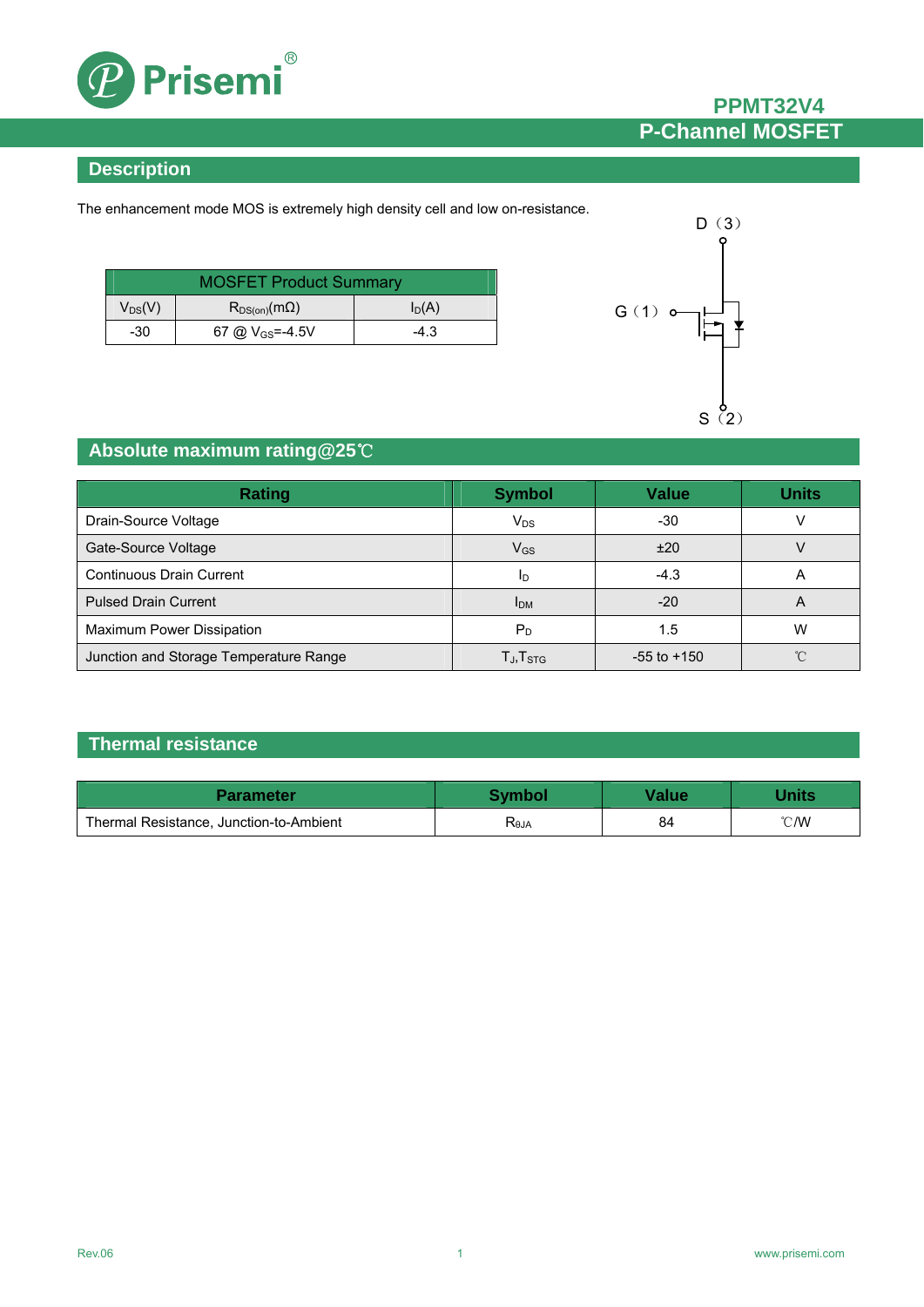# **P-Channel MOSFET**

## **PPMT32V4**

### **Electrical characteristics per line@25**℃**( unless otherwise specified)**

| <b>Parameter</b>                    | <b>Symbol</b>       | <b>Conditions</b>                                  |                          | Typ.                     | Max.                     | <b>Units</b> |  |
|-------------------------------------|---------------------|----------------------------------------------------|--------------------------|--------------------------|--------------------------|--------------|--|
| Drain-Source Breakdown Voltage      | BV <sub>DSS</sub>   | $I_D = -250 \mu A$ , $V_{GS} = 0V$                 | $-30$                    | $-33$                    | $\overline{\phantom{0}}$ | $\vee$       |  |
| Zero Gate Voltage Drain Current     | $I_{DSS}$           | $V_{DS} = -24V$ . $V_{GS} = 0V$                    | $\blacksquare$           | $\overline{\phantom{0}}$ | $-1.0$                   | μA           |  |
| Gate-to-Source Forward Leakage      | lgss                | $V$ <sub>GS</sub> $=$ $\pm$ 20V                    | $\overline{\phantom{a}}$ | $\overline{\phantom{a}}$ | ±100                     | nA           |  |
| Diode Forward Voltage               | $V_{SD}$            | $V_{GS} = 0V$ , $I_S = -1A$                        |                          |                          | $-1.2$                   | $\vee$       |  |
| Gate Threshold Voltage              | $V_{GS(th)}$        | $V_{DS} = V_{GS}$ , $I_D = -250 \mu A$             | $-1$                     | $-1.5$                   | $-3$                     | V            |  |
|                                     |                     | $V_{GS}$ =-10V, $I_D$ =-4A                         | $\overline{\phantom{a}}$ | 50                       | 60                       |              |  |
| Static Drain-Source On-Resistance   | R <sub>DS(ON)</sub> | $V_{GS} = -4.5V$ , $I_D = -4A$                     | $\overline{\phantom{a}}$ | 67                       | 90                       | $m\Omega$    |  |
| Forward Trans conductance           | $q_{FS}$            | $V_{DS} = -5V$ . In $= -4A$                        | 5.5                      |                          |                          | S            |  |
| <b>Total Gate Charge</b>            | Qg                  |                                                    | $\overline{\phantom{a}}$ | 14                       |                          |              |  |
| Gate-to-Source Charge               | Qgs                 | $I_D = -4A$ , $V_{DS} = -15V$ .<br>$V_{GS} = -10V$ |                          | 3.1                      |                          | nC           |  |
| Gate-to-Drain(Miller) Charge<br>Qgd |                     |                                                    |                          | 3                        |                          |              |  |
| Input Capacitance                   | C <sub>ISS</sub>    |                                                    |                          | 700                      |                          | pF           |  |
| <b>Output Capacitance</b>           | $C_{DSS}$           | $V_{GS} = 0V$ , $V_{DS} = -15V$ ,<br>$f = 1MHz$    |                          | 120                      |                          | pF           |  |
| Reverse Transfer Capacitance        | C <sub>RSS</sub>    |                                                    |                          | 75                       |                          | pF           |  |
| Turn-On Delay Time                  | $t_{d(on)}$         |                                                    |                          | 9                        |                          |              |  |
| <b>Rise Time</b>                    | $t_{r}$             | $V_{DD}$ =-15V, $V_{GS}$ =-10V,                    |                          | 5                        |                          | ns           |  |
| Turn-Off Delay Time                 | $t_{d(off)}$        | $R_L = 3.6 \Omega$ , $R_{GEN} = 3 \Omega$          |                          | 28                       |                          |              |  |
| <b>Fall Time</b>                    | $t_{\rm f}$         |                                                    |                          | 13.5                     |                          |              |  |

### **Typical Characteristics**





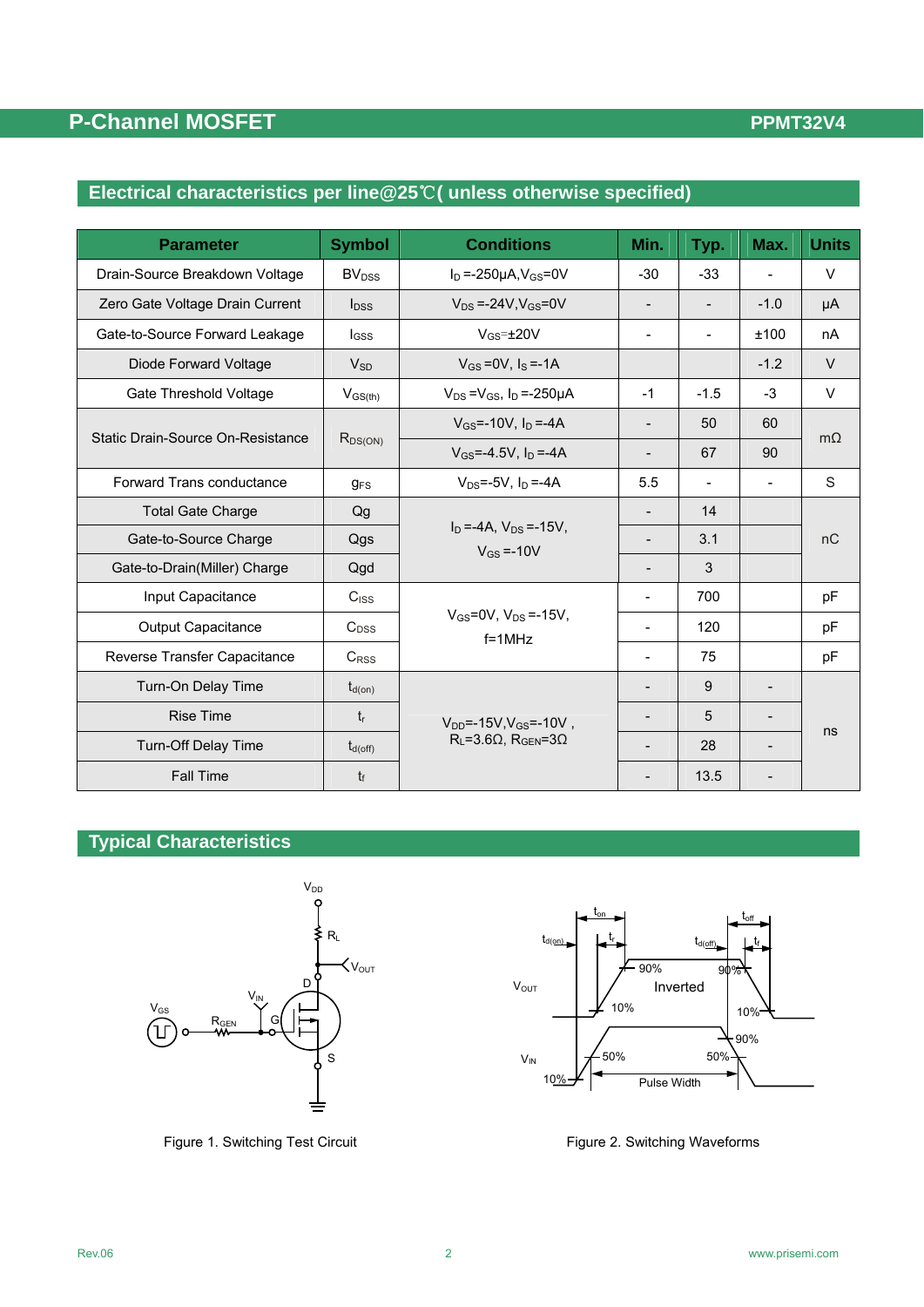# **P-Channel MOSFET** P-Channel ADSFET

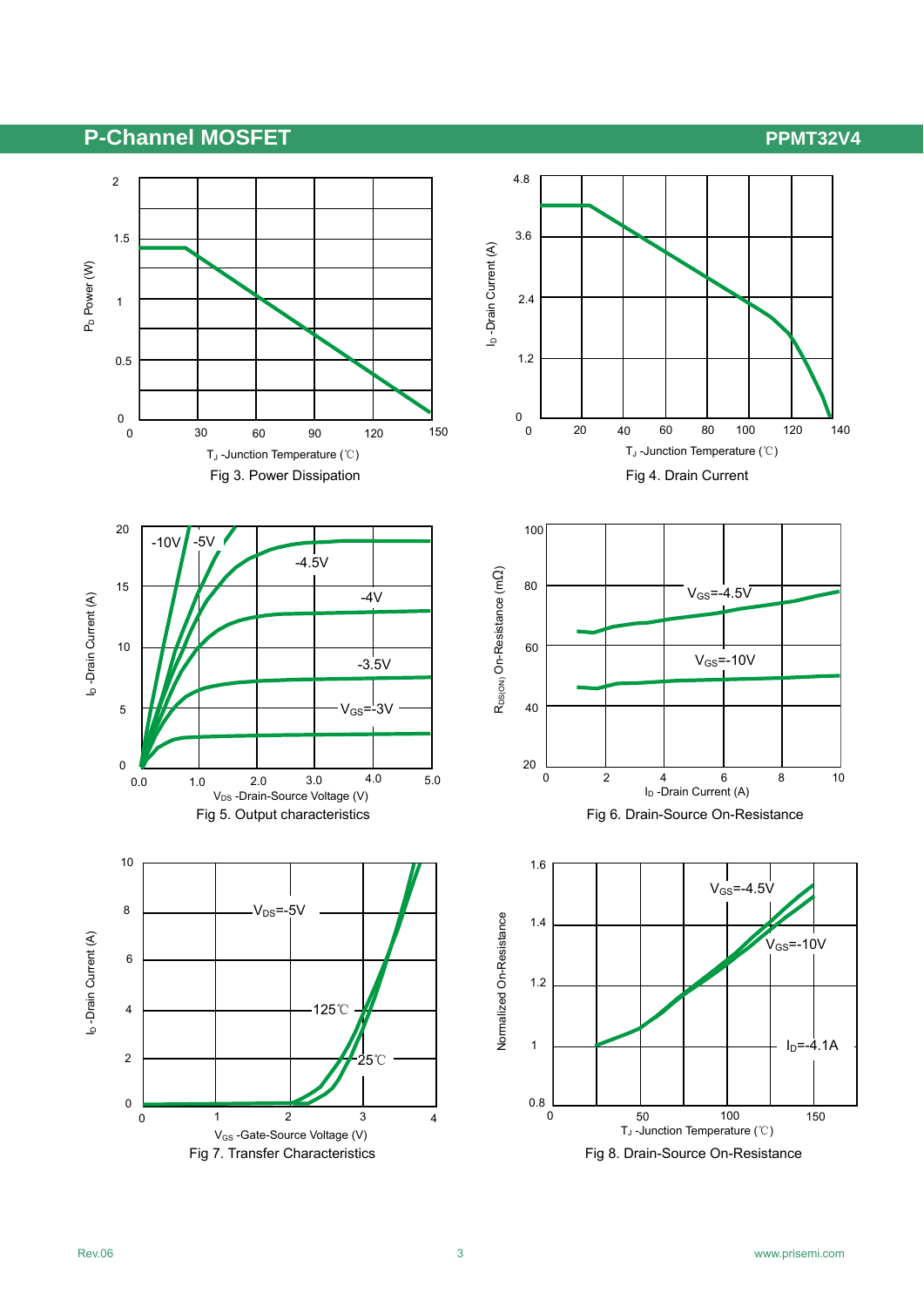# **P-Channel MOSFET** P-Channel ADSFET

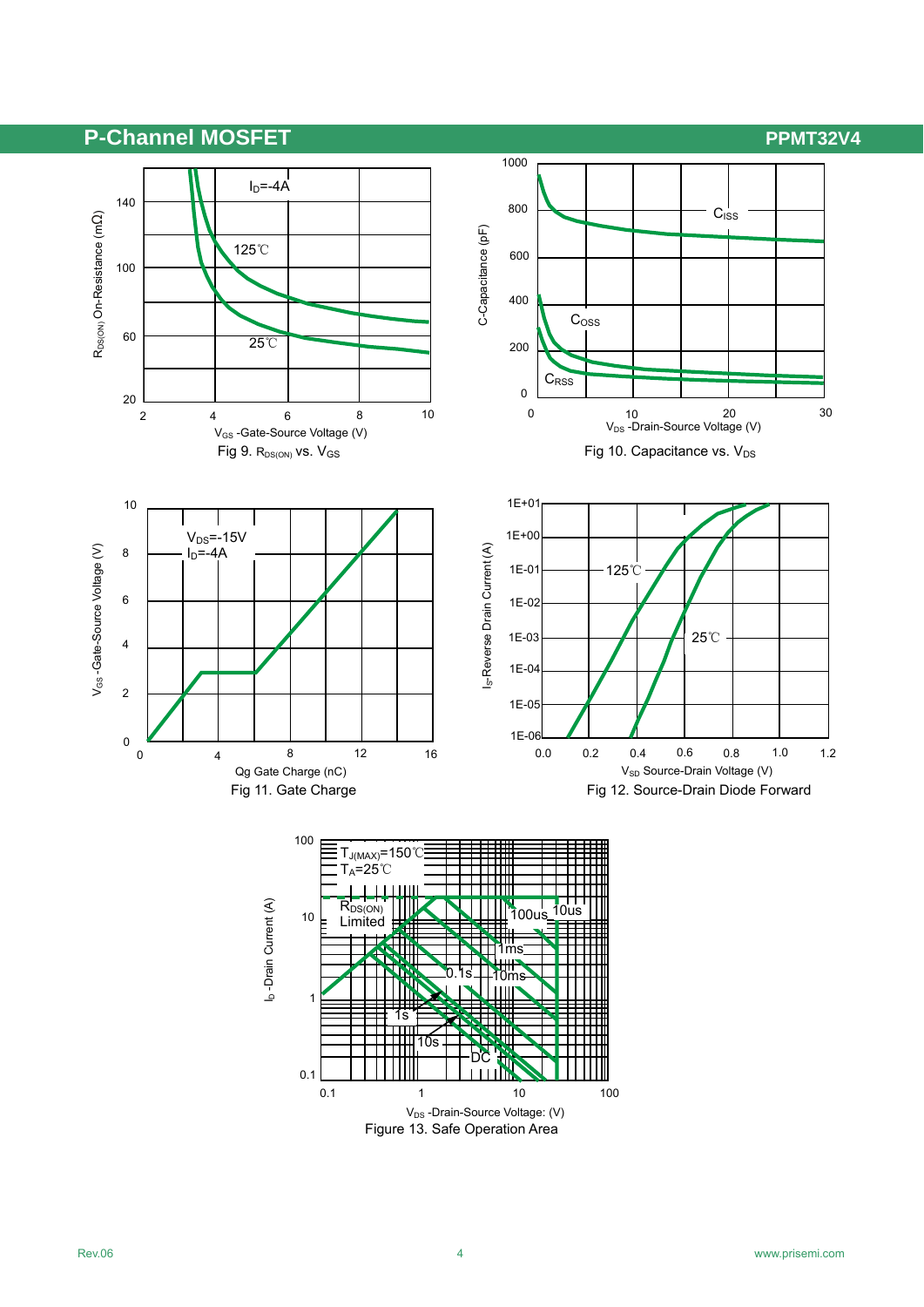# **P-Channel MOSFET P-Channel MOSFET**



Fig 14.Normalized Maximum Transient Thermal Impedance

# **Product dimension(SOT-23)**





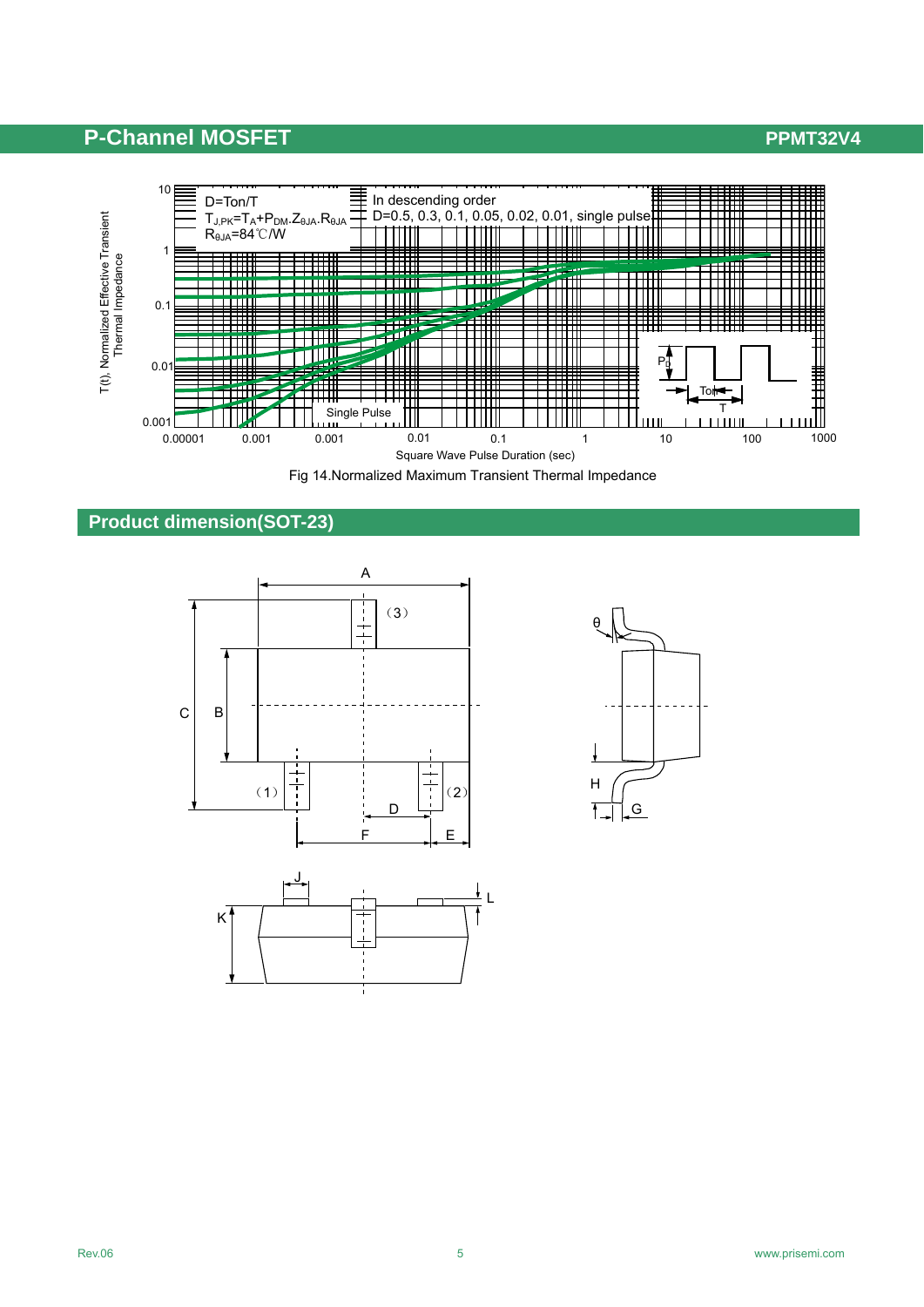# **P-Channel MOSFET P-Channel MOSFET**

|             | <b>Millimeters</b> |              | <b>Inches</b> |              |  |
|-------------|--------------------|--------------|---------------|--------------|--|
| <b>Dim</b>  | <b>MIN</b>         | <b>MAX</b>   | <b>MIN</b>    | <b>MAX</b>   |  |
| Α           | 2.80               | 3.00         | 0.1102        | 0.1197       |  |
| B           | 1.20               | 1.40         | 0.0472        | 0.0551       |  |
| $\mathsf C$ | 2.10               | 2.50         | 0.0830        | 0.0984       |  |
| D           | 0.89               | 1.02         | 0.0350        | 0.0401       |  |
| Ε           | 0.45               | 0.60         | 0.0177        | 0.0236       |  |
| F           | 1.78               | 2.04         | 0.0701        | 0.0807       |  |
| G           | 0.085              | 0.177        | 0.0034        | 0.0070       |  |
| H           | 0.45               | 0.60         | 0.0180        | 0.0236       |  |
| J           | 0.37               | 0.50         | 0.0150        | 0.0200       |  |
| K           | 0.89               | 1.11         | 0.0350        | 0.0440       |  |
| L           | 0.013              | 0.100        | 0.0005        | 0.0040       |  |
| θ           | $0^{\circ}$        | $10^{\circ}$ | $0^{\circ}$   | $10^{\circ}$ |  |